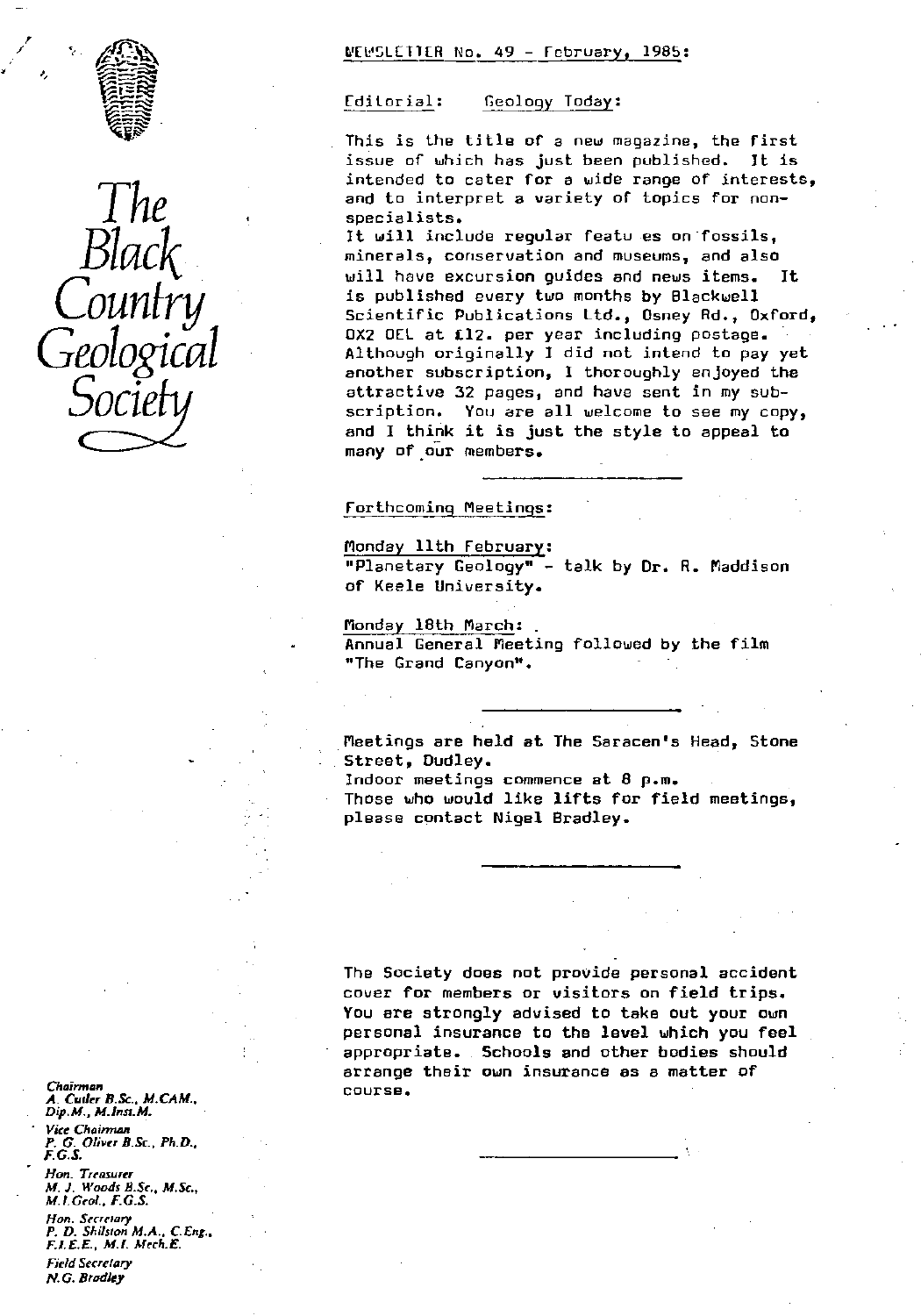#### Programme 1985 :

Sunday April 21st: Field trip to Church Stratton, Shropshire. Leader Andrew Jenkinson.

Monday May 13th: Informal meeting and talk on "The Himalayas" by Neil Howard.

Sunday May 19th: Field trip to North Stadfordshire, Leader Don Steward.

June (date to be announced): Field trip to Northamptonshire. Leader Dr. John Hudson.

Monday June 17th: Evening field trip to Wrens Nest, Dudley. Leader Paul Shilston.

Friday June 28th (change of date) "Conversazione" to mark the Society's tenth anniversary. Dudley Museum.

July5th/7th (Friday/Sunday): Weekend field trip to the Lake District, in conjunction with Birmingham University Extramural Dept. Leader Dr. Frank Moseley.. Details to be announced.

Monday July 15th: Evening field trip to Ketley Quarry, Kingswinford. Leader Alan Cutler.

Monday September 16th: Talk by Professor Hawkes of Aston University "Geology of the Midlands".

Sept. 19/21st (Thurs./Sat.) Sixth meeting of Geological • Societies of the British Isles, at Birmingham University. Lectures, displays, field trips. Details later.

Sunday October 6th: Joint field trip with the Shropshire Geological Society to Cotwall End, Dudley. Leader Alan Cutler.

Monday November 11th: "Geology and Soils". Talk by Dr. Margaret Oliver.

friday December 6th: A.G.M. of Geological Curators' Group, hosts the B.C.G.S. Dudley Town Hall.

Monday December 9th: "The eye of Faith in Geology". Talk by Dr. R. Bradshaw of Bristol University.

Field Meeting in the Leintwardine Area - jointly with the Shropshire Geological Society Sept. 23rd,1984. Leader Rue Smith.

The area around Leintwardine shows Silurian formations in a transitional stage from deep water conditions in the west to shallower shelf seas in the east. The main feature of interest is the existence of a number of submarine channels, running in a WSW direction. Seven channels have been identified, each about onekm. *wide,* running in parallel directions about 1 km. apart. They were cut and later filled in during Silurian times, under conditions thought to be similar to those at present off south western California. These channels deepen towards the WSW and in the Leintwardine area they appear as submarine canyon heads. Rue Smith has made a special study of these features and took the party to several localities to see features associated with three of the channels, The Weaver, Church Hill and Tatteridge. The first locality was past Whitton Farm along a track running eastwards from Leintwardine. This went up the succession through the Middle Elton formation, a shaly siltstone with many graptolites, to the Upper Elton Formation. The track passed along the southern edge of the Weaver Channel and indicated the country rock through which the channel was cut. Moving slightly south to Church Hill, we came to the line of the Church. Hill channel. Here the channel was cut into Middle Elton strata, being filled in later in lower Leintwardine times. Several features of *the* submarine

canyon could be seen including slumping effects and scour marks. Lunch was taken at Leintwardine and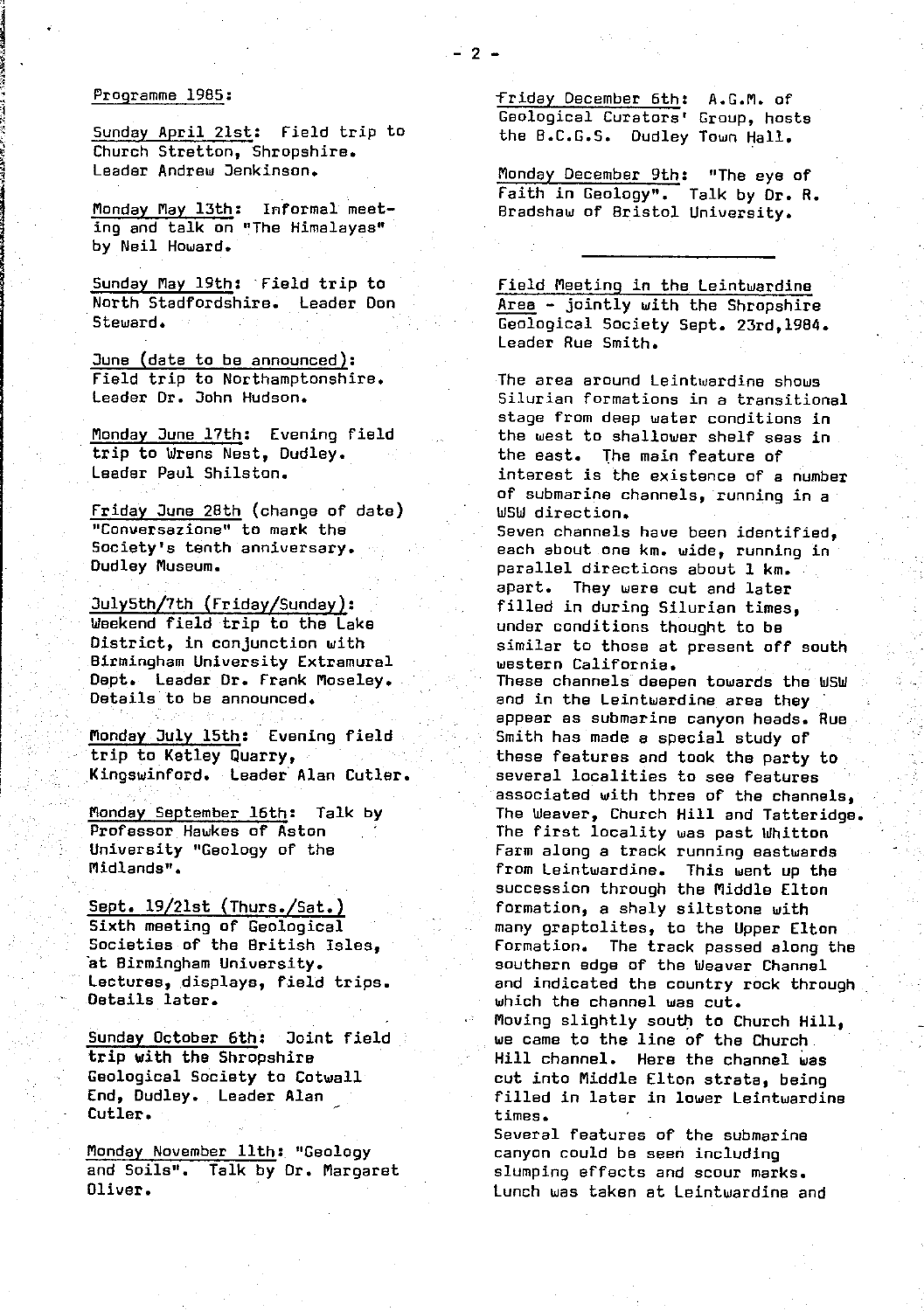then the party visited a site SW of Church Hill, on the southern limit of the Church Hill channel. Again we saw the Middle Elton Beds as the parent rock, with the channel fill of Lower Leintwardine. Of special interest was a boulder of Aymestry Limestone which had clearly slumped into the Upper Bringewood Beds of the channel side. Finally we visited a quarry at Brandon Hill, in the line of the Tatteridge submarine channel about 2km. from its head. This exposure showed finely laminated calcareous siltstones, and there were indications of currents flowing south west along the channel towards the deeper water. There. was also some evidence of slow turbidite deposits. The visit was an interesting one, to a classic geological area, and our thanks are due both to Rue Smith and to our hosts, The Shropshire Geological Society.

Paul Shilston:

The Balmy Shares and Icy Wastes of the Precambrian: October 15th, 1984. Lecture by Dr. Ian Fairchild.

•

Dr. Fairchild gave a lecture to the Society on his research into the late Precambrian Ice Age. His journey took us first to the tillites of Garvellachs, a small island to the south of Mull. He showed slides of the orange tillite with a matrix of dolomite. An overlying conglomerate had its upper bedding plane fissured, perhaps representing patterned ground, and fine laminated sediments occurred which might represent varves. Between tills were cross bedded dolomite sediments. The Islay limestone of similar age showed stromatolites, usually associated today with warm water, and oalites which form in actively evaporating environments. In Spitzbergen the Late Precambrian rocks are undeformed and un-metamorphosed and hopefully easier to interpret. They appear to show two tillites. Dr. Fairchild interpreted the glacial rocks as forming in an environment of major glaciers, outwash plains and offshore floating ice. He identified tillite and dolomite layers. Oolitic dolomites provide evidence of warm water. Holes in them are filled by secondary dolomites, and are a result of shrinkage and organic decay when exposed. Stromatalites also appear. Some dolomites show cracks perhaps as a result of frost action in a deteriorating climate. Thus Dr. Fairchild emphasised the generally warm conditions of Late Precambrian times as represented by oolites, and the relatively rapid climatic deterioration represented • by the tillites. • He finished his lecture with slides demonstrating the practical difficulties of the expedition to Spitzbergen. The Society is most grateful to Dr. Fairchild for his lucid exposition of late Precambrian geology and for sharing

Kate Ashcroft:

# Dudley Limestone Workings. Progress Report Four:

his enthusiasm with us.

The last two months or so have seen little to report by way of physical progress on works associated with the Dudley limestone workings. Nevertheless the paper work for design, contract administration and technical reports for the various projects has continued unabated. It is disappointing that the very considerable amount of work associated with the trial infilling at the Dudley Sports Centre has meant that the Local Authority has still not been able formally to let a contract. It is hoped that the problems will be sorted out during January and a start made on site early in March. During January and February the Council will receive a number of reports on the drill hole and associated investigations carried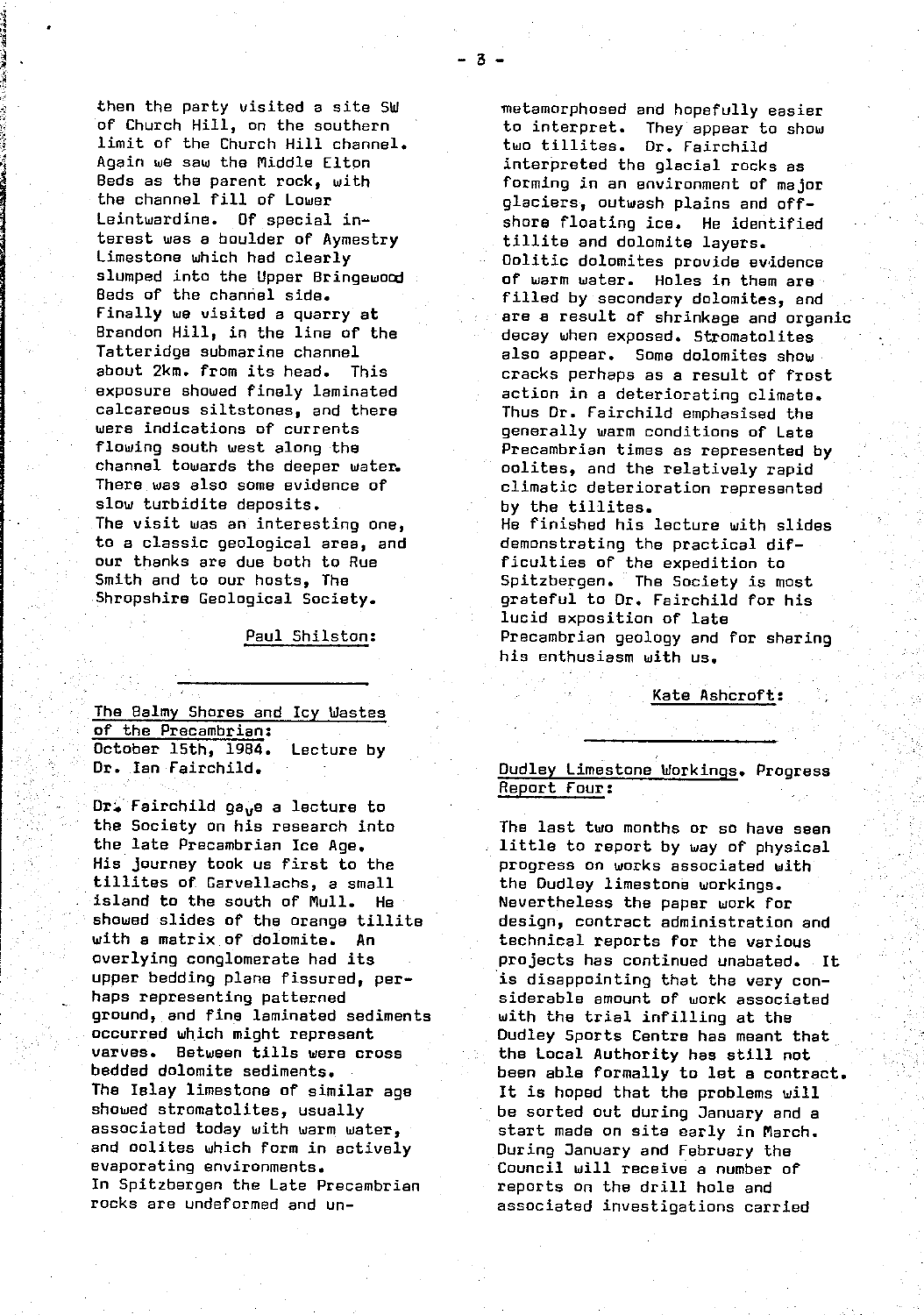normal way. It is expected<br>that these reports will confirm regarding the location and con-<br>dition of various workings. of the consideration zones and make recommendations for<br>further stapes of work. further stages of work.<br>19 5. National Association of Mining<br>19 History Droanisations: Conferer submitted for derelict land Alining Museum Matlock Bath, to further submissions as a re-<br>sult of last year's

۴.

of works it is anticipated that<br>the West Midland Passenger  $t$ reating a part of the area of  $dt$  details. Castlefields Mine lying to the<br>south of Birmingham Road between railway line, in order that the bus garage can be extended. This - South Cornwall . Lizard. Igneous

Alan J.R. Evans:

Saltwells Nature Reserve:<br>The Countess of Dudley's appeal **7.** Special Interest Holidays:<br>Mike Jones, 308 Springfield refusal of planning permission for opencast mining has been substituted Spanish Sierra Nevada, withdrawn, so the Public withdrawn, so the Public Enquiry will not now take place. Moroccan High Atlas,

Geological Holidays and Courses:

- 1. Geology tour of Iceland. 14<br>days. Depart 8th Aug. 1647. Twickenham Travel Ltd., 84 Hampton Rd., Twickenham, Middlesex. TW2 5Q5.
- 2. Geology of Malvern Hills . Dept. of Extramural Studies

out during the first half of Manchester University M13 9PL. £ 6<br>1984 and these will be avail- The Manchester of travel and accommodation 1984 and these will be avail-<br>able for inspection in the  $\qquad \qquad$  but non-residents accented. but non-residents accepted.

- that these reports will confirm  $\frac{3}{2}$ . Isle of Arran: 30th March/6th April.<br>Or amend the previous thinking  $\frac{3}{2}$ . Details from Dr. Selden as above. Details from Dr. Selden as above.
- dition of various workings,  $\frac{4}{10}$ . Mines of the Peak: 22nd/24th Feb.<br>possibly amend the boundaries  $\frac{49}{10}$ . Losebill Hall, Castleton. £49. Losehill Hall, Castleton,<br>Derbyshire. 520 2WB.
- During the next three months a<br>number of applications will be a History Organisations: Conference. number of applications will be \_ 31st May/2nd June. Peak District grants in line with the derivative of the Derbyshire. Apply for details with strategy for Action report, Strategy for Action report,<br>and consideration will be given in the system of prince and empling sites. visits to mines and smelting sites.
- sult of last year's 6. University of Bristol. Dept. of investigations.<br>In addition to Dudley's programme and Building. Queen's Road, Bristol Building, Queen's Road, Bristol<br>BS8 IHR. the West Midland Passenger West and North Norway. 29th July/<br>Transport Executive will be West Rigger (1998). 29th July In addition to Dudley's programme<br>
of works it is anticipated that<br>
the West Midland Passenger<br>
Transport Executive will be 17th August. 984904SJ. Apply for<br>
treating a part of the area of details.

south of Birmingham Road between Australia 3-4 weeks. June/July,<br>the existing busgarage and the 1986. £2.000. Apply for details. 1986.  $£2,000.$  Apply for details.

work may well be carried out rocks and Mineralisation, 17th/20th<br>during the next six months, when the March, f65, inc, hed and breakfast March. £65. inc. bed and breakfast. and travel from Bristol. 88496050.

> Geophysics. 23rd/24th Feb. £10. Lectures and practical. 884 H19 53.

The Countess of Dudley's appeal  $\overline{M}$  Mike Jones, 308 Springfield Road, against the County Council's  $\overline{M}$  Stonynate. Leicester LF2 3BA. Stonygate, Leicester LE2 3BA.

• Algerian Sahara.

#### Welcome to New Members :

Sheila Anning and Family, Stourbridge.

## Committee date

15th/16th Feb.Dr. P. Selden, Wednesday 13th March, Park Inn Sedgley.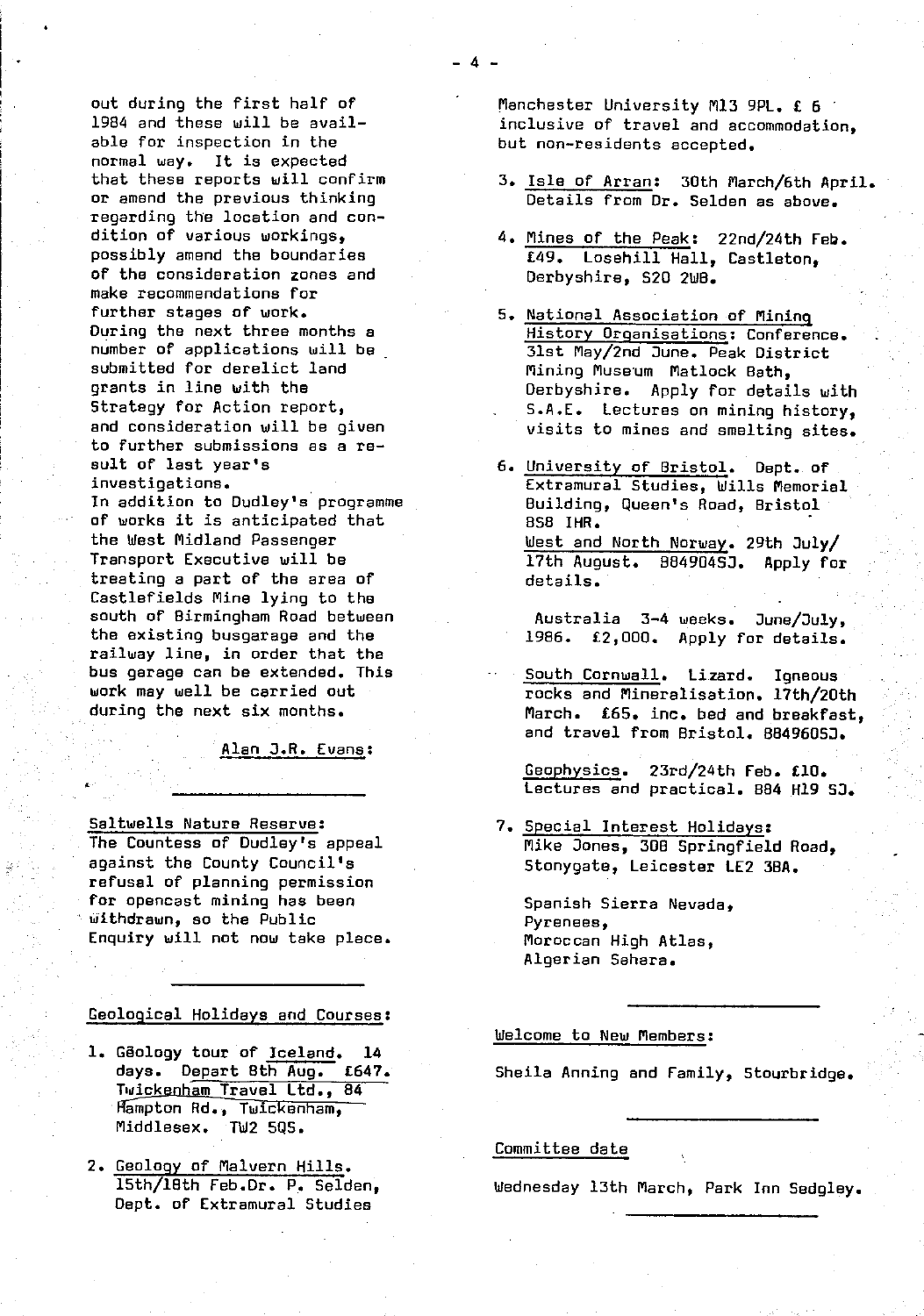#### -Book Catalogues :

A 75-page catalogue has been received from E. H. Brill, of Leiden, Netherlands, on biology and geology.

Leaflet on a new reference book "Seabed Mechanics". From Graham Trotman Ltd.

field Secretary : Nigel Bradley, 11 Leicester Close, War 1ey, West Midlands, B76 5NJ. Tel: 021-429-8833.

Hon Decretary : Paul Shilston, 16 St. Nicolas Gardens, Kings Norton, Birmingham 838 8TW. Tel: 021-459-3603.

Editor: Sheila Pitts, 17 The Pear Orchard, Northway Farm. Tewkesbury,. Glos. GL20 SRG.

John Easter, 27 Fairlawn Drive, Kingswinford, West Midlands DY6 9PE. Tel: 27-4916.